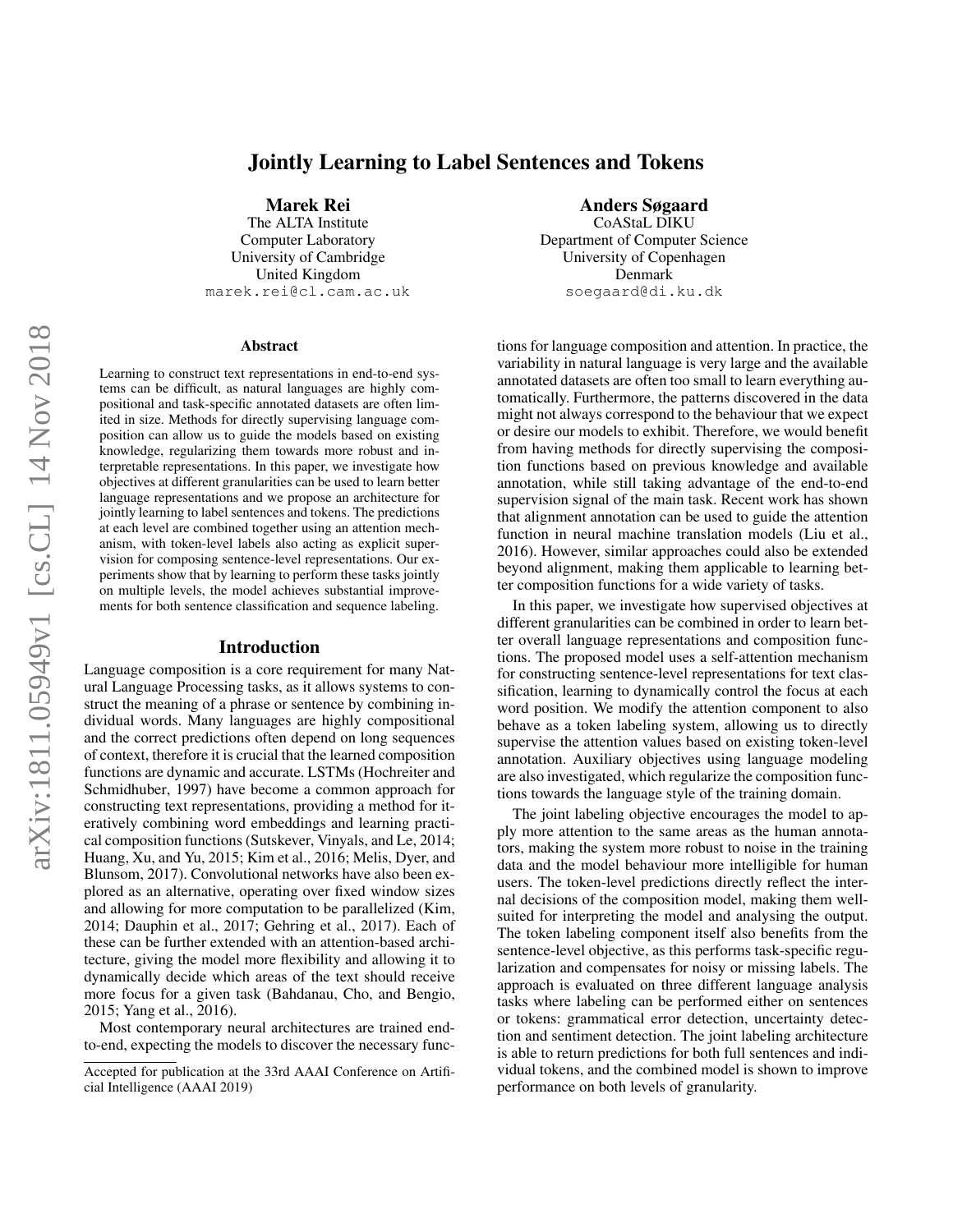# Model Architecture

The text classification model takes as input a sequence of tokens, such as a sentence, and first predicts a relevance score for each token. These scores are used as weights in a selfattention mechanism that constructs a combined representation and predicts an overall label for the input text. The attention module is optimised as a sequence labeling system, explicitly teaching it how to recognize the most important areas in the text. This ties together the label predictions on different levels, encouraging the objectives to work together and improve performance on both tasks. The architecture is based on the zero-shot sequence labeling framework by [Rei](#page-7-10) [and Søgaard](#page-7-10) [\(2018\)](#page-7-10) which we extend with additional objectives and joint supervision on multiple levels. We will first describe the core architecture of the model and then provide details on different objective functions for optimization.

### Language Composition Model

The tokens given as input to the system are first broken down into individual characters, and vector representations are constructed for each word by composing character embeddings with a bi-directional LSTM. The last hidden vectors from each of the LSTMs are then concatenated and passed through a layer with *tanh* activation. Next, we combine the character-based representation  $m_i$  with a pre-trained word embedding  $w_i$  by concatenating them together, following [Lample et al.](#page-7-11) [\(2016\)](#page-7-11). This allows the model to learn character-level features while also taking advantage of highquality embeddings trained on large unannotated corpora. Vector  $x_i$  will now represent the *i*-th word in downstream modules of sentence composition and analysis. During training, all of these components are updated end-to-end, including word embeddings, character embeddings and the character-level LSTMs.

The word representations  $x_i$  are given as input to a bidirectional LSTM which operates over the words in the sentence, moving in both directions:

$$
\overrightarrow{h_i} = LSTM(x_i, \overrightarrow{h_{i-1}}) \tag{1}
$$

$$
\overleftarrow{h_i} = LSTM(x_i, \overleftarrow{h_{i+1}})
$$
\n(2)

The hidden states from each direction are concatenated at every token position and passed through a linear layer, resulting in vector  $h_i$  that represents the word at position i, but is also conditioned on the whole surrounding sentence:

$$
\widetilde{h_i} = [\overrightarrow{h_i}; \overleftarrow{h_i}] \tag{3}
$$

$$
h_i = \tanh(W_h \ddot{h_i} + b_h) \tag{4}
$$

Labels are then predicted for each word by passing  $h_i$ through a non-linear layer and then to a single output neuron with sigmoid activation:

$$
e_i = \tanh(W_e h_i + b_e) \tag{5}
$$

$$
\hat{a}_i = \sigma(W_a e_i + b_a) \tag{6}
$$

The value of  $\hat{a}_i$  is between 0 and 1, representing the confidence of the i-th token having a positive label. In order to



Figure 1: The model architecture for one specific token position, taking the word *'red'* as input and returning a tokenlevel prediction  $\hat{a}_i$  together with a weighted vector representation.

predict a label for the overall sentence, we construct a sentence representation using a self-attention mechanism, similar to [Yang et al.](#page-7-8) [\(2016\)](#page-7-8), with the token-level predictions functioning as attention weights:

$$
\widetilde{a}_i = \frac{\widehat{a}_i}{\sum_{k=1}^N \widehat{a}_k} \tag{7}
$$

where  $\tilde{a}_i$  is the attention weight, normalized to sum up to 1 over all values in the sentence. These weights are then 1 over all values in the sentence. These weights are then used for combining the context-conditioned hidden representations from Equation [4](#page-1-0) into a single sentence representation s:

$$
s = \sum_{i=1}^{N} \widetilde{a}_i h_i \tag{8}
$$

Finally, we return a sentence-level prediction based on this representation:

$$
y = \sigma(W_y \tanh(W_{\widetilde{y}}s + b_{\widetilde{y}}) + b_y) \tag{9}
$$

<span id="page-1-0"></span>The architecture takes advantage of soft-attention [\(Shen](#page-7-12) [and Lee, 2016\)](#page-7-12), where the weights are calculated using the logistic function instead of an exponential function. This provides a smoother distribution over the sentence and allows the same value to also represent the token-level prediction. The aim of an attention mechanism is to allow the model to choose which areas of the sentence it should focus on. By using token-level predictions as attention weights, we are explicitly tying together the predictions on both levels. For example, in order to decide whether the sentence has positive sentiment, the model will assign higher attention weights to tokens that it has identified as being positive.

The baseline model is only optimized as a sentence-level classifier, minimizing the mean squared error between the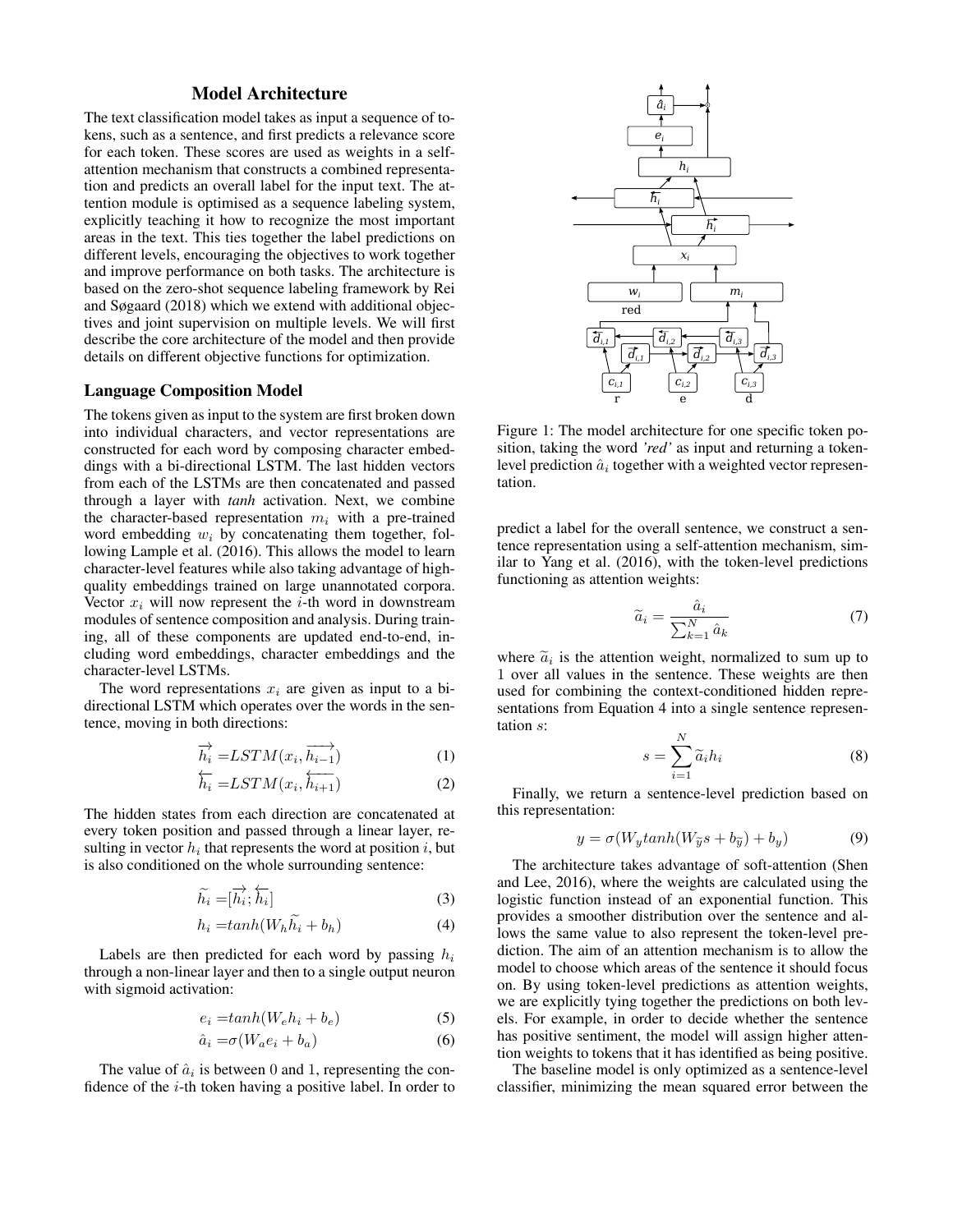predicted sentence-level score  $\hat{y}^{(t)}$  and the gold-standard sentence label  $y^{(t)}$ :

$$
L_{sent} = \sum_{t} (\hat{y}^{(t)} - y^{(t)})^2
$$
 (10)

The experiments in this paper focus on binary classification, but the model could also be extended for multi-label classification tasks in the future. In the next sections, we will explore different auxiliary objective functions that improve the optimization of this architecture.

#### Supervised Attention

The model uses shared values for token-level predictions and attention weights. When optimizing for sentence classification, the network will learn to focus on informative areas of the sentence by itself. However, for some tasks we can take advantage of available token-level annotation and present this as an additional training signal. By providing token-level supervision to the sentence classification model, we are able to teach it to focus on the most relevant areas and thereby improve the quality of sentence representations along with overall performance.

To achieve this, we add an extra objective function for directly optimizing the predicted word score  $\hat{a}_i$ :

$$
L_{tok} = \sum_{t} \sum_{i} (\hat{a}_i^{(t)} - a_i^{(t)})^2
$$
 (11)

where  $\hat{a}_i^{(t)}$  is the predicted score for word i in sentence t, and  $a_i^{(t)}$  is the binary gold-standard label for the same word. This objective is commonly used in a sequence labeling architecture and it optimizes the model to assign correct labels to every token. However, since the token-level predictions are directly tied to attention weights in our composition function, this objective also teaches the model to focus on the most relevant areas in the text when composing sentence representations.

#### Language Modeling Objective

[Rei](#page-7-13) [\(2017\)](#page-7-13) proposed an auxiliary objective for sequence labeling, where the architecture is also trained as a language model. This method regularizes the network, while also providing a richer training signal for the language composition functions, specializing them for the given domain and writing style. The optimization is performed concurrently with the other tasks, using the same training set, which means we are able to improve performance without any additional data.

This objective has not been previously investigated beyond token labeling, therefore we integrate the language modeling objective into our network and investigate whether it also improves performance when composing sentencelevel representations. Each of the hidden LSTM states is passed through a specialized layer and then mapped to a probability distribution over the vocabulary of words using

the softmax function:

$$
\overrightarrow{q_i} = \tanh(\overrightarrow{W}_q \overrightarrow{h_i} + \overrightarrow{b}_q) \tag{12}
$$

$$
\overleftarrow{q_i} = \tanh(\overleftarrow{W}_q \overleftarrow{h_i} + \overleftarrow{b}_q) \tag{13}
$$

$$
P(w_{i+1}|\overrightarrow{q_i}) = softmax(\overrightarrow{W}_{\widetilde{q}}\overrightarrow{q_i} + \overrightarrow{b}_{\widetilde{q}})
$$
 (14)

$$
P(w_{i-1}|\overleftarrow{q_i}) = softmax(\overleftarrow{W}_{\widetilde{q}}\overleftarrow{q_i} + \overleftarrow{b}_{\widetilde{q}})
$$
(15)

where  $\overrightarrow{q_i}$  and  $\overleftarrow{q_i}$  are hidden layers that allow the representation to specialize for the language modeling task. The model is then optimized to predict the next word in the sequence based on the forward-moving LSTM, and the previous word in the sequence based on the backward-moving LSTM, while the combination of both is used for assigning labels to each token:

$$
L_{LM} = -\sum_{i=1}^{N-1} log(P(w_{i+1}|\overrightarrow{q_i})) - \sum_{i=2}^{N} log(P(w_{i-1}|\overleftarrow{q_i}))
$$
\n(16)

### Character-level LM Objective

We further extend the idea of using an auxiliary language modeling objective, and apply it to the character-based representations. Learning character-level composition functions and embeddings can be difficult, and learning to predict surrounding words provides the model with additional morphological information. However, the character-LSTMs compose only single words, and using them to predict the next or previous word would only be equivalent to a unigram language model. In order to provide some additional context to the model, we instead optimize the network to predict words in the sentence based on the character-level hidden states of the surrounding words from both sides.

$$
\widetilde{g} = [\overrightarrow{d}_{i-1,R}; \overleftarrow{d}_{i-1,1}; \overrightarrow{d}_{i+1,R}; \overleftarrow{d}_{i+1,1}]
$$
\n(17)

$$
g_i = \tanh(\overleftarrow{W}_g \widetilde{g} + b_g) \tag{18}
$$

$$
P(w_i|g_i) = softmax(\overrightarrow{W}_{\widetilde{g}}g_i + b_{\widetilde{g}})
$$
 (19)

where  $\overrightarrow{d}_{i,j}$  is the left-to-right character-based representation for character j in word  $i$ ,  $\tilde{g}$  contains the concatenation of the four hidden states from the bi-directional character-level LSTMs from the previous and next word in the sequence. The model is then optimized by minimizing the negative loglikelihood of predicting the middle word in the sequence:

$$
L_{char} = -\sum_{i=2}^{N-1} log(P(w_i|g_i))
$$
 (20)

Both the word-level and character-level LM objectives introduce additional parameters to the model, in order to predict the probability distribution over surrounding words. However, these parameters are only required during training and can be omitted during testing, resulting in the same model architecture as the baseline, with the same number of parameters.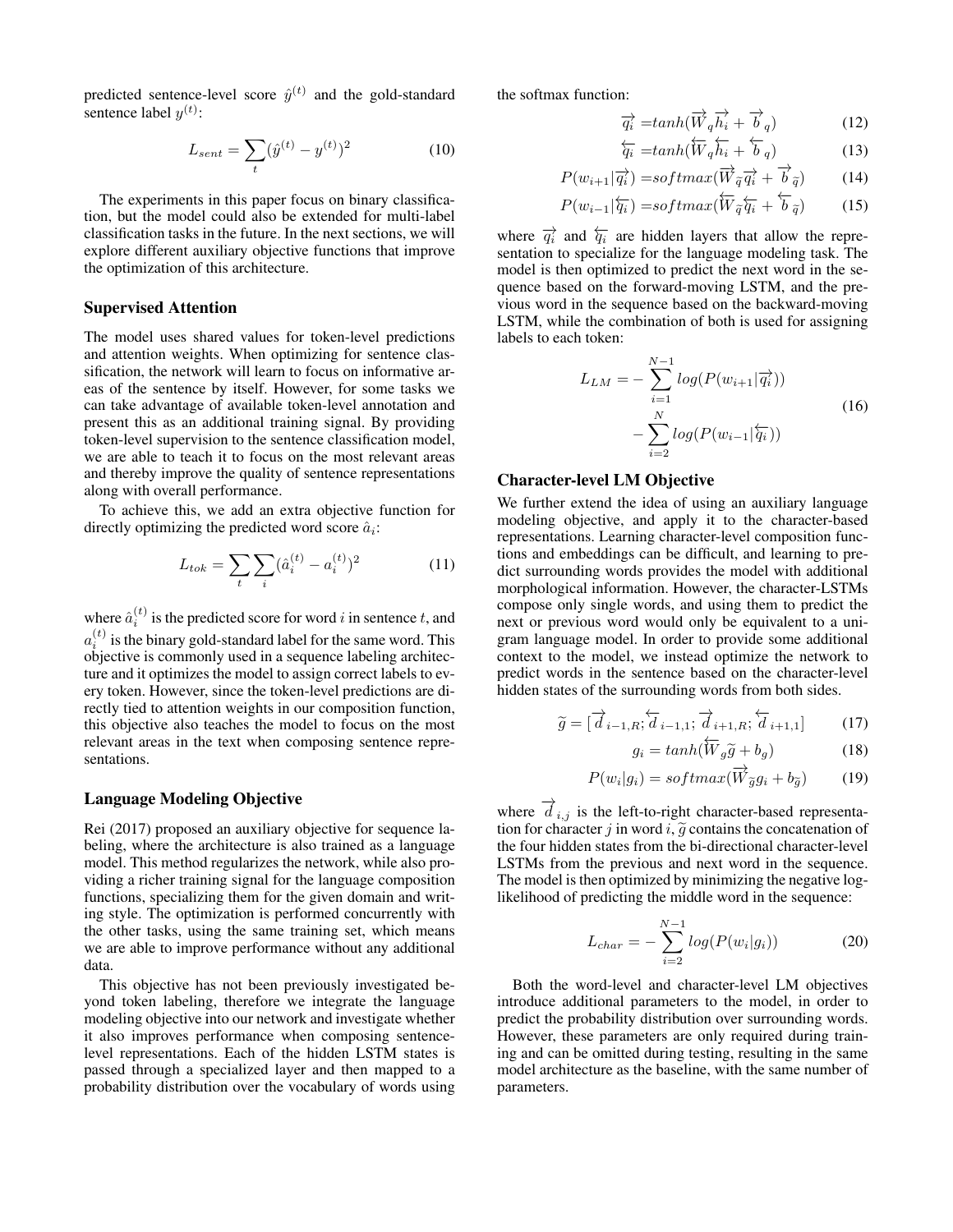### Attention Range Objective

Finally, we also consider a secondary method for joining the sentence-level objective with token labeling. For this, we make the assumptions that 1) only some, but not all, tokens in the sentence can have a positive label, and 2) that there are positive tokens in a sentence only if the overall sentence is positive. We can then construct a loss function that encourages the model to optimize for these constraints:

$$
L_{attn} = \sum_{t} (min(\hat{a}_i^{(t)}) - 0)^2 + \sum_{t} (max(\hat{a}_i^{(t)}) - y^{(t)})^2
$$
\n(21)

where  $min(\hat{a}_i^{(t)})$  is the minimum value of all the attention weights in sentence t and  $max(\hat{a}_i^{(t)})$  is the corresponding maximum value. The first part of the equation pushes the minimum unnormalized attention weights in a sentence towards 0, satisfying the constraint that all tokens in a sentence should not have a positive token-level label. The second component then optimizes for the maximum unnormalized attention weight in a sentence to be equal to the gold label for that sentence, which is either 0 or 1, incentivizing the network to only assign large attention weights to tokens in positive sentences. While these assumptions are not always true, they provide a method of connecting the sentence- and token-level optimization even when the token-level annotation is noisy or missing.

#### **Datasets**

We evaluate the joint labeling framework on three different tasks and datasets. The CoNLL 2010 shared task [\(Farkas](#page-7-14) [et al., 2010\)](#page-7-14) dataset investigates the detection of uncertain language, also known as hedging. Speculative language is a common tool in scientific writing, allowing scientists to guide research beyond the evidence, and roughly 19.44% of sentences in biomedical papers contain hedge cues [\(Vincze](#page-7-15) [et al., 2008\)](#page-7-15). Automatic detection of these cues is important for downstream tasks such as information extraction and literature curation, as typically only definite information should be extracted and curated.

The shared task consisted of two separate subtasks: 1) detection of uncertainty in text by predicting a binary label for a sentence, and 2) detection of the location of individual cue tokens and their semantic scope. The dataset is annotated for both hedge cues (keywords indicating uncertainty) and scopes (the area of the sentence where the uncertainty applies). In our experiments, the models aim to detect hedge cues on the token level and the presence of speculative language on the sentence level. The joint labeling framework encourages the model to classify sentences based on detected hedge cues, while also using the sentence-level objective to improve the cue detection itself.

We also evaluate the model error detection, where the goal is to identify tokens which need to be edited in order to produce a grammatically correct sentence. This task is an important component in automated systems for language teaching and assessment, with recent work focusing on error detection as a supervised sequence labeling task [\(Rei and](#page-7-16) [Yannakoudakis, 2016;](#page-7-16) [Kaneko, Sakaizawa, and Komachi,](#page-7-17)

[2017;](#page-7-17) [Rei, 2017\)](#page-7-13). In turn, classifying sentences as correct or ungrammatical is necessary for developing tutoring systems for language learners [\(Andersen et al., 2013;](#page-6-1) [Daudaravicius](#page-7-18) [et al., 2016\)](#page-7-18) and detecting errors in machine-generated text.

For error detection on both levels, we use the First Certificate in English (FCE, [Yannakoudakis, Briscoe, and Med](#page-7-19)[lock](#page-7-19) [\(2011\)](#page-7-19)) dataset, containing error-annotated short essays written by language learners. [Rei and Yannakoudakis](#page-7-16) [\(2016\)](#page-7-16) converted the original error correction annotation to a sequence labeling dataset, which we use in our experiments. The model is optimized to detect incorrect sentences, while also identifying the location of the error tokens, with the joint model combining both objectives together.

Finally, we convert the Stanford Sentiment Treebank (SST, [Socher, Perelygin, and Wu](#page-7-20) [\(2013\)](#page-7-20)) to a sequence labeling format, in order to evaluate on the task of sentiment detection. Sentiment analysis is generally a three-way classification task, whereas the attention framework is designed for binary classification. Therefore, we construct two separate binary tasks from this dataset – the detection of positive and negative sentiment.

In order to assign sentiment labels to individual tokens, we traverse the treebank annotation bottom-up. The sentiment label is assigned to the minimum span of tokens containing that sentiment, but can be overwritten by subsuming phrases of up to length 3 with the opposing sentiment. For example, in the phrase *'This movie is good'*, only the token *'good'* will be labeled as positive, whereas in the phrase *'This movie is not good'* the tokens *'not good'* are labeled as negative. The model is optimized to detect the presence of positive/negative sentiment on the sentence level, while also labeling the individual tokens with the corresponding sentiment.

### Implementation Details

We combine all the different objective functions together using weighting parameters. This allows us to control the importance of each objective and prevent the model from overspecializing to auxiliary goals. The final objective that we minimize during training is then:

$$
L = \Lambda_{sent} \cdot L_{sent} + \Lambda_{tok} \cdot L_{tok} + \Lambda_{LM} \cdot L_{LM} + \Lambda_{char} \cdot L_{char}
$$
 (22)  
+  $\Lambda_{attn} \cdot L_{attn}$ 

For the baseline system we set  $\Lambda_{sent} = 1$  and all the other weights to 0, optimizing only for the sentence-level label prediction. When using the full system, we use  $\Lambda_{sent}$  =  $\Lambda_{tok} = 1$ ,  $\Lambda_{LM} = \Lambda_{char} = 0.1$  and  $\Lambda_{attn} = 0.01$ . The sentence- and token-labeling objectives are part of the main task and therefore set to 1; the language modeling objective weights were chosen following [Rei](#page-7-13) [\(2017\)](#page-7-13), and  $\Lambda_{attn}$  was chosen based on experiments on the development set.

Tokens were lowercased, while the character-level component receives input with the original capitalization. Word embeddings were set to size 300, pre-loaded from publicly available Glove embeddings [\(Pennington, Socher, and Man](#page-7-21)[ning, 2014\)](#page-7-21) and fine-tuned during training. The word-level LSTMs are size 300 and character-level LSTMs size 100;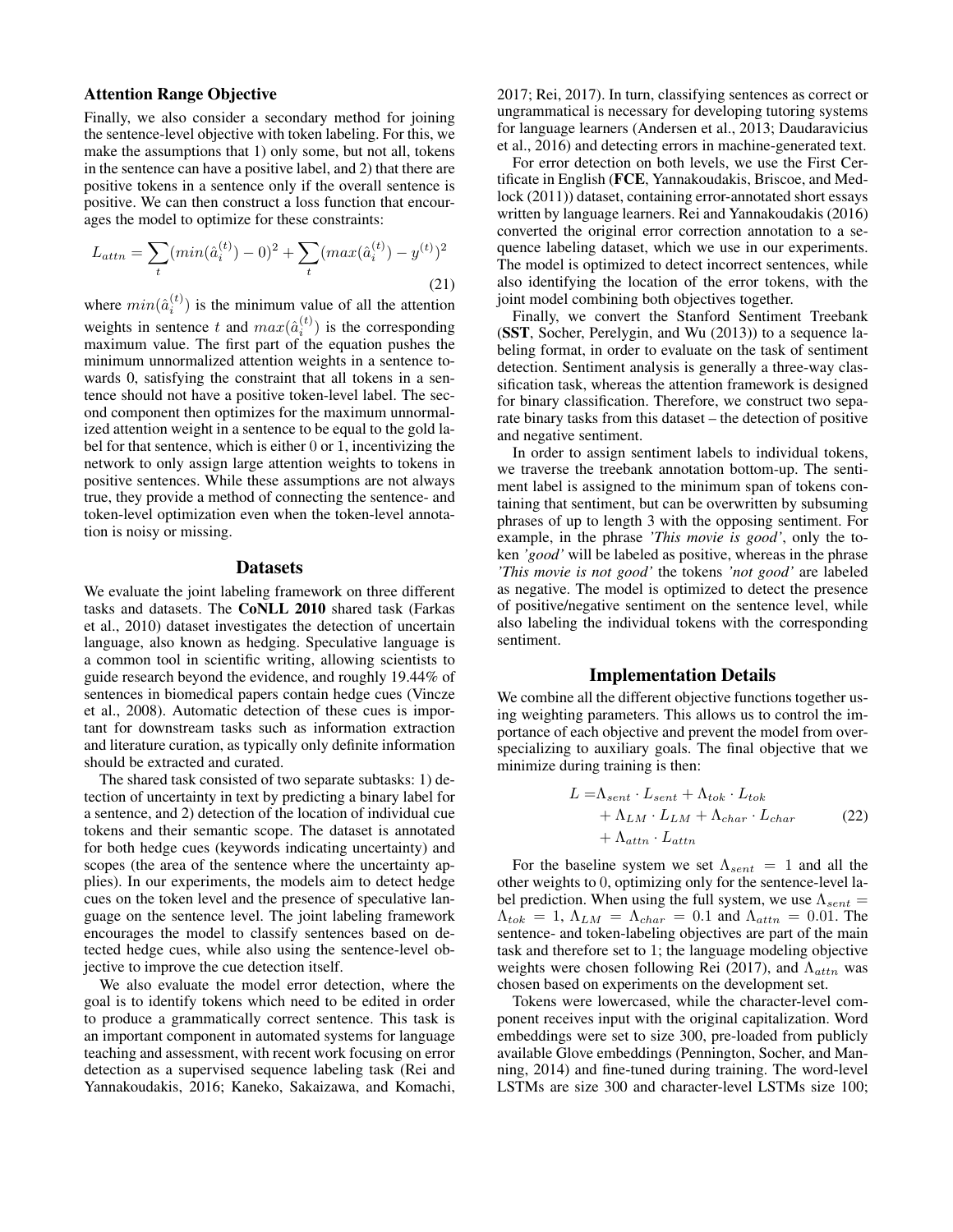|                    | CoNLL 2010 |       |       |       |                         | <b>FCE</b>       |       |       |               |        |  |
|--------------------|------------|-------|-------|-------|-------------------------|------------------|-------|-------|---------------|--------|--|
|                    | DEV $F_1$  |       |       |       | Acc P R $F_1$           | $\Box$ DEV $F_1$ |       |       | Acc P R $F_1$ |        |  |
| BiLSTM-LAST        | 90.17      |       |       |       | 94.95 85.66 81.87 83.67 | 84.69            | 77.75 | 78.55 | 92.55         | 84.95  |  |
| <b>BILSTM-ATTN</b> | 89.88      | 94.98 | 85.34 | 82.68 | 83.87                   | 84.96            | 78.12 | 78.75 | 92.87         | 85.21  |  |
| BILSTM-JOINT       | 91.30      | 95.97 |       |       | 87.63 86.76 87.17       | 86.14            | 80.08 | 82.27 | 90.14         | -86.01 |  |

<span id="page-4-1"></span>Table 1: Sentence classification results on CoNLL 2010 and FCE datasets. BiLSTM-LAST uses the last hidden states; LSTM-ATTN uses the attention-based composition while only optimizing for sentence classification; BiLSTM-JOINT is the full multilevel model, receiving supervision on both sentences and tokens.

|                     | SST-neg   |       |       |       | SST-pos |           |       |       |       |       |
|---------------------|-----------|-------|-------|-------|---------|-----------|-------|-------|-------|-------|
|                     | DEV $F_1$ | Acc   |       |       | $F_1$   | DEV $F_1$ | Acc   |       |       |       |
| <b>BiLSTM-LAST</b>  | 88.27     | 84.19 | 87.59 | 90.37 | 88.95   | 93.82     | 88.76 | 90.72 | 96.85 | 93.67 |
| <b>BiLSTM-ATTN</b>  | 88.99     | 85.32 | 88.18 | 91.43 | 89.77   | 93.95     | 89.33 | 91.47 | 96.59 | 93.96 |
| <b>BILSTM-JOINT</b> | 91.62     | 88.42 | 92.45 | 90.98 | 91.71   | 96.37     | 93.30 | 96.22 | 95.97 | 96.09 |

<span id="page-4-2"></span>Table 2: Sentence classification results on Stanford sentiment treebank, separated into negative and positive sentiment detection.

the hidden combined representation  $h_i$  was set to size 200; the attention weight layer  $e_i$  was set to size 100.

The model was optimized using AdaDelta [\(Zeiler, 2012\)](#page-7-22) with learning rate 1.0. The network weights were randomly initialized using the uniform Glorot initialization method [\(Glorot and Bengio, 2010\)](#page-7-23). Dropout [\(Srivastava et al., 2014\)](#page-7-24) with probability 0.5 was applied to word representations  $w_i$  and the composed representations  $h_i$  after the LSTMs. Training was stopped if performance on the development set had not improved for 7 epochs and the best model was used for evaluation. The code for running these experiments will be made publicly available.<sup>[1](#page-4-0)</sup>

# Sentence Classification Experiments

We first evaluate the architectures on different sentence classification tasks. Table [1](#page-4-1) contains results for detecting speculative language and grammatical errors on the sentence level. Table [2](#page-4-2) presents the results for the two subtasks of sentiment classification. Table [3](#page-4-3) contains fine-grained results, evaluating each of the proposed objectives in isolation. This acts as an ablation test, allowing us to determine whether the individual modifications benefit overall performance.

BiLSTM-LAST is our baseline architecture, commonly used for similar text composition tasks [\(Tang, Qin, and Liu,](#page-7-25) [2015;](#page-7-25) [Neelakantan, Le, and Sutskever, 2016\)](#page-7-26). It processes the input with a bi-directional LSTM, concatenates the hidden states from both directions and uses these to predict the sentence-level label. BiLSTM-ATTN is the architecture using attention, based on [Yang et al.](#page-7-8) [\(2016\)](#page-7-8), which is optimized only using the sentence-level objective. BiLSTM-JOINT is the full multi-level model, composing the sentences with self-attention and incorporating all of the proposed objectives during the training process.

Analyzing the results, we find that the attention-based architecture itself already gives consistent improvements, with BiLSTM-ATTN outperforming BiLSTM-LAST in all settings.

|                                                                      | C'10                                      | <b>FCE</b>                                | SST-neg                                   | SST-pos                                   |
|----------------------------------------------------------------------|-------------------------------------------|-------------------------------------------|-------------------------------------------|-------------------------------------------|
| <b>BILSTM-LAST</b>                                                   | 83.67                                     | 84.95                                     | 88.95                                     | 93.67                                     |
| <b>BiLSTM-ATTN</b><br>+token<br>+LM word<br>$+LM$ char<br>+attn cost | 83.87<br>85.90<br>85.70<br>85.08<br>83.95 | 85.21<br>85.41<br>85.48<br>85.35<br>85.21 | 89.77<br>91.97<br>89.71<br>89.67<br>89.81 | 93.96<br>95.82<br>94.02<br>93.79<br>93.79 |
| <b>BiLSTM-JOINT</b>                                                  | 87.17                                     | 86.01                                     | 91.71                                     | 96.09                                     |

<span id="page-4-3"></span>Table 3: Comparing sentence classification performance when each of the auxiliary objective functions is added to BiLSTM-ATTN in isolation.

The self-attention framework allows the model to dynamically choose the areas of the sentence where to focus, delivering better results on all datasets. The proposed auxiliary objectives also provide consistent improvements in  $F_1$  score when combined with the BiLSTM-ATTN model for sentence classification. Integrating the token-labeling objective with the attention gives the biggest improvements overall, showing that explicitly supervising the attention function allows the model to learn better sentence representations. With over  $25\%$  error reduction in  $F_1$ , the token-level objective is particularly beneficial for the sentiment analysis datasets, as it teaches the model to detect key phrases in the text.

The findings also indicate that the language modeling objective is indeed beneficial in the text classification setting. By training the BiLSTM components as separate language models, we are providing the model with a richer optimization signal and a natural method of regularization which automatically matches the given corpus style. Applying a language modeling objective on the characters also delivers a separate improvement in performance. Character-based neural models need sufficient amounts of data to train, whereas human-annotated training resources can be very limited in size. By including this auxiliary objective, we are able to

<span id="page-4-0"></span><sup>1</sup> http://www.marekrei.com/projects/mltagger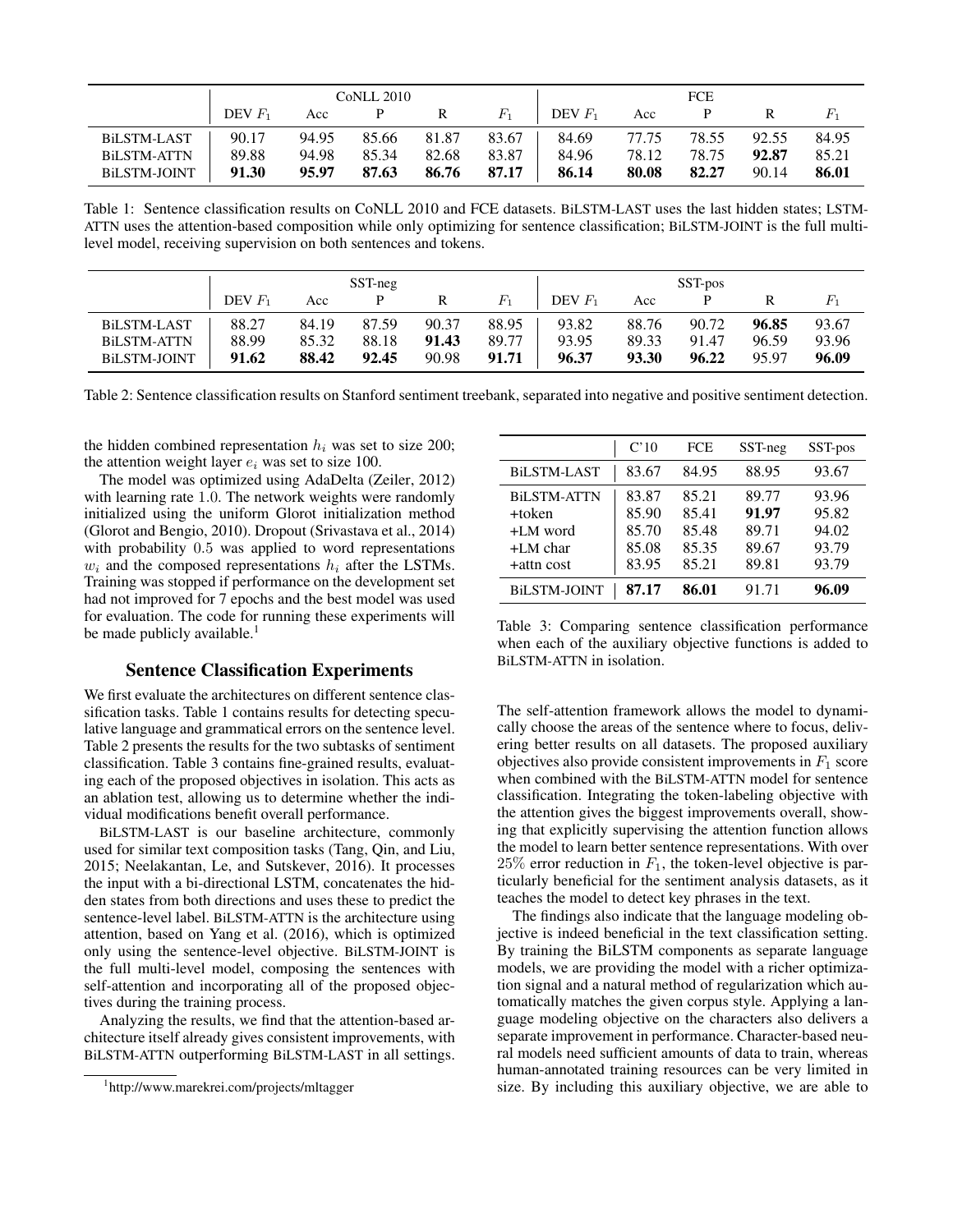optimize the model to learn informative character-level features without requiring additional training data. The improvements of the attention range objective varied depending on the dataset, but we found it to give small yet consistent improvements when added on top of other objectives in the combination system. Incentivizing the model to make token-level predictions in a suitable range is also beneficial in settings when only sentence-level annotation is available.

Finally, combining all the objectives together gave the best and most consistent overall performance across the board. The BiLSTM-JOINT model achieves the highest  $F_1$ score on three out of four datasets. The exception is negative sentiment detection, only because the token-level objective proved to be particularly important on that dataset. By teaching the model to focus in the right areas in the text and predict unseen words in the context, we are able to obtain a more robust and accurate sentence classification system.

### Token Labeling Experiments

In this section, we investigate how the BiLSTM-JOINT architecture performs as a token-level sequence labeler. We use the same model and the same training objectives, except for a small difference in the early stopping criterion: in previous experiments, we stopped training based on the sentencelevel performance on the development data, whereas now we use the corresponding token-level measure. In general, we found that the model requires more epochs before reaching its optimal performance on the sequence labeling tasks, likely due to the datasets having relatively fewer unique instances for sentence-level classification.

While regular sequence labeling models are trained using token-annotated examples, our model is able to also take advantage of sentence-annotated data. Collecting human annotation on the sentence level can be considerably easier and cheaper for many tasks, compared to labeling individual tokens. Experiments in Figures [2](#page-5-0) and [3](#page-5-1) measure sequence labeling performance as the percentage of available tokenannotated sentences is varied, with the remaining examples only having sentence-level labels. In the absence of tokenlevel annotation, our model will still continue to optimize the sequence labeling components – the sentence classification objective encourages the model to focus on relevant tokens in the sentence, and the attention range objective adjusts the output values into the correct scale. Remarkably, this training signal is strong enough to achieve reasonable sequence labeling performance even without any token-annotated data (0% on the scale), learning to label individual words based only on the sentence-level annotation. Using only 20% of the token-level annotation, the joint model achieves performance comparable to a regular sequence tagging model trained on the full dataset. The system also benefits from the auxiliary objectives when all the token-level annotation is available, performing 1.3% better on speculative language detection and a substantial 7% better on error detection.

Table [4](#page-6-2) investigates error detection performance in more detail, using the BiLSTM-JOINT model trained on FCE and evaluating it on external error detection datasets. The CoNLL 2014 shared task dataset [\(Ng et al., 2014\)](#page-7-27) contains 1,312 sentences, written by higher-proficiency learn-



<span id="page-5-0"></span>Figure 2: Sequence labeling  $F_1$  on CoNLL-10 cue detection when varying the amount of training data that is tokenannotated.



<span id="page-5-1"></span>Figure 3: Sequence labeling  $F_{0.5}$  on FCE error detection when varying the amount of token-annotated training data.

ers on more technical topics. They have been manually corrected by two separate annotators, and we report results on each of these annotations. JFLEG [\(Napoles, Sakaguchi, and](#page-7-28) [Tetreault, 2017\)](#page-7-28) contains a broad range of language proficiency levels and focuses more on fluency edits, making the text more native-sounding, in addition to grammatical corrections. We use  $F_{0.5}$  as the main evaluation measure for error detection – high precision is more important for practical error detection applications, therefore  $F_{0.5}$  was established as the main measure by the CoNLL 2014 shared task.

We compare our system to the sequence labeling model by [Rei](#page-7-13) [\(2017\)](#page-7-13), which currently has the best reported error detection results on FCE and CoNLL14 when using the ded-icated training set.<sup>[2](#page-5-2)</sup> The results show substantial improvements and BiLSTM-JOINT achieves new state-of-the-art results without using any additional training data. Optimizing for sentence composition and language modeling, along with the regular token labeling, provides a more robust system and considerably higher  $F_{0.5}$  scores on all the benchmarks. The main impact comes from large improvements in precision, with the additional objectives encouraging the

<span id="page-5-2"></span><sup>&</sup>lt;sup>2</sup>Higher results have been reported, but only using various additional annotated datasets.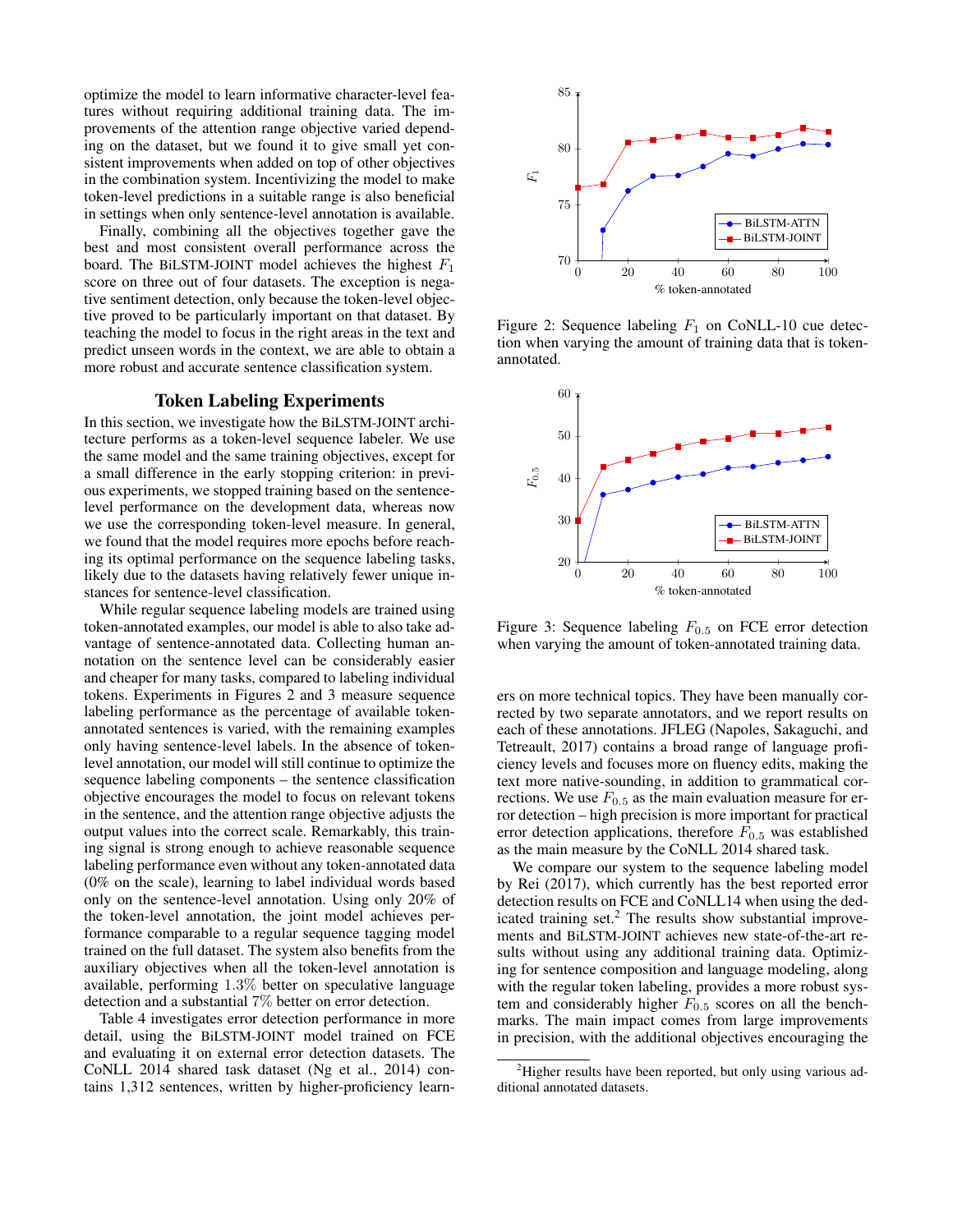|                                                                                        | FCE |              |                                                                                          |  |  |  | CoNLL14-TEST1 CoNLL14-TEST2 I |  |                                                 | JFLEG |  |           |
|----------------------------------------------------------------------------------------|-----|--------------|------------------------------------------------------------------------------------------|--|--|--|-------------------------------|--|-------------------------------------------------|-------|--|-----------|
|                                                                                        |     | $\mathbf{R}$ |                                                                                          |  |  |  |                               |  | $F_{0.5}$   P R $F_{0.5}$   P R $F_{0.5}$   P R |       |  | $F_{0.5}$ |
| Rei (2017)                                                                             |     |              | 58.88 <b>28.92</b> 48.48   17.68 <b>19.07</b> 17.86   27.62 <b>21.18</b> 25.88   - - - - |  |  |  |                               |  |                                                 |       |  |           |
| <b>BiLSTM-ATTN</b>                                                                     |     |              |                                                                                          |  |  |  |                               |  |                                                 |       |  |           |
| BILSTM-JOINT   65.53 28.61 52.07   25.14 15.22 22.14   37.72 16.19 29.65   72.53 25.04 |     |              |                                                                                          |  |  |  |                               |  |                                                 |       |  | 52.52     |

<span id="page-6-2"></span>Table 4: Sequence labeling results on error detection datasets. Comparing the best system from [Rei](#page-7-13) [\(2017\)](#page-7-13), BiLSTM-ATTN supervised only for sequence labeling, and BiLSTM-JOINT optimized with all the auxiliary objectives.

model to learn more informative features, which is ideal for the task of error detection, where high-precision predictions are required.

#### Related Work

In recent years, researchers have explored hierarchical neural models for tasks such as part-of-speech tagging [\(Plank,](#page-7-29) [Goldberg, and Søgaard, 2016\)](#page-7-29), modeling text coherence [\(Li, Luong, and Jurafsky, 2015\)](#page-7-30), and character-based language modeling [\(Hermans and Schrauwen, 2013\)](#page-7-31). However, none of these consider supervision at both levels of their hierarchical architectures. [Frank, Keller, and Goldwa](#page-7-32)[ter](#page-7-32) [\(2013\)](#page-7-32) present a joint hierarchical model for morphology and syntax, but for unsupervised induction from childdirected speech. [Zhang, Marshall, and Wallace](#page-7-33) [\(2016\)](#page-7-33) make use of sentence labels for document classification, however, predictions from the sentence-level model are given as input to the document model instead of training and composing them jointly. Similarly, [Ammar et al.](#page-6-3) [\(2016\)](#page-6-3) use predictions from a supervised POS tagging component as features for a parsing model. Recently, [Subramanian, Cohn, and Baldwin](#page-7-34) [\(2018\)](#page-7-34) also described a hierarchical model for documentlevel manifesto analysis based on probabilistic soft logic.

[McDonald et al.](#page-7-35) [\(2007\)](#page-7-35) present a related hierarchical model for fine- and coarse-grained sentiment analysis, trained using MIRA, predicting sentiment at both sentence and document levels. They show that the joint model outperforms cascaded models by a wide margin. [Zaidan and](#page-7-36) [Eisner](#page-7-36) [\(2008\)](#page-7-36) also describe a generative model for fine- and coarse-grained sentiment analysis. [Harel and Mannor](#page-7-37) [\(2011\)](#page-7-37) present an algorithm for learning from what they call multiple *outlooks*that is also similar in spirit to our work. Their algorithm takes advantage of the multiple outlooks by matching moments of the empirical distributions to find an optimal mapping between them. However, they do not consider the outlooks at different hierarchical levels. Most recently, [Bar](#page-6-4)[rett et al.](#page-6-4) [\(2018\)](#page-6-4) extended the model described in this paper and used human attention from gaze recordings to train the composition function.

#### Conclusion

In this paper, we investigated how supervised objectives at different granularities can be combined in order to learn better overall language representations and composition functions. The model learns to jointly label text at different granularities, allowing these objectives to benefit from each other. We proposed an attention-based model for sentence classification that also behaves as a token labeling system,

allowing us to directly supervise the attention values based on existing token-level annotations. The joint labeling objective encourages the model to apply more attention to the same areas as the human annotators, making the system more robust to noise in the training data and the model behavior more intelligible for human users. In return, the sentence-level objective provides task-specific regularization for the token labeling component and compensates for noisy or missing labels.

We also experimented with auxiliary objectives that further assist the model in learning better composition functions that are shared between both tasks. Training the network to predict surrounding words regularizes the model, while also specializing the language composition functions towards the given domain and writing style. The language modeling objective can be further extended to characterbased representations, providing the character composition model with an additional informative training signal. Finally, an attention range constraint can be used to connect the labeling objectives on both levels and encourage the attention weights to be in a reasonable range.

The experiments were performed on three different tasks where labeling is needed both on sentences and tokens – uncertainty detection, sentiment detection and grammatical error detection. Evaluation of the joint labeling model showed consistent improvements at labeling both whole sentences and individual tokens, compared to optimizing for these tasks individually. For sequence labeling, the model was also able to use much less training data for comparable results, and even performed reasonably well without any token-level annotations. The joint labeling model with the auxiliary objectives achieved the best and most consistent results on all datasets.

#### **References**

- <span id="page-6-3"></span>Ammar, W.; Mulcaire, G.; Ballesteros, M.; Dyer, C.; and Smith, N. A. 2016. Many languages, one parser. *TACL*.
- <span id="page-6-1"></span>Andersen, Ø. E.; Yannakoudakis, H.; Barker, F.; and Parish, T. 2013. Developing and testing a self-assessment and tutoring system. *BEA8*.
- <span id="page-6-0"></span>Bahdanau, D.; Cho, K.; and Bengio, Y. 2015. Neural Machine Translation by Jointly Learning to Align and Translate. *ICLR*.
- <span id="page-6-4"></span>Barrett, M.; Bingel, J.; Hollenstein, N.; Rei, M.; and Søgaard, A. 2018. Sequence classification with human attention. *CoNLL*.